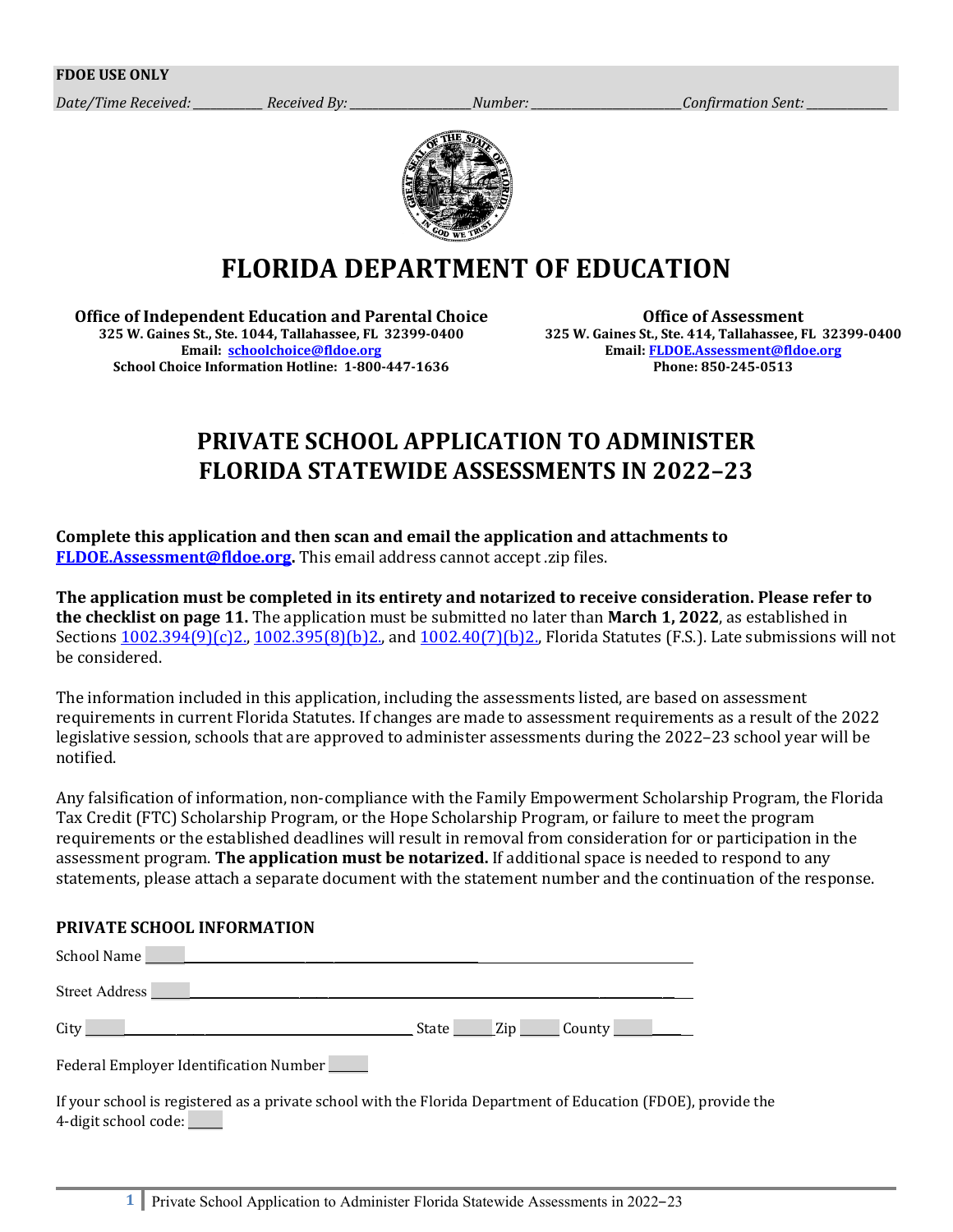| Primary Contact (Person Assuming Responsibility for the Private School): ___________________________                                                                                                                                 |  |  |
|--------------------------------------------------------------------------------------------------------------------------------------------------------------------------------------------------------------------------------------|--|--|
|                                                                                                                                                                                                                                      |  |  |
| Secondary Contact Name* <u>New York: Name and Secondary Contact Name</u> * 1986.                                                                                                                                                     |  |  |
|                                                                                                                                                                                                                                      |  |  |
| School Phone <u>Communications and School Email Communications and the school Phone Communications are seen as school Email Communications and the school Email Communications are seen as a set of the school Email Communicati</u> |  |  |
|                                                                                                                                                                                                                                      |  |  |
| *All applications must include contact information for two separate individuals to ensure expedient communication.                                                                                                                   |  |  |
| Does the school currently participate in the Family Empowerment Scholarship Program? Yes $\Box$ No $\Box$                                                                                                                            |  |  |
| Provide the number of Family Empowerment Scholarship students enrolled in the school at the time of application:<br>$\bullet$                                                                                                        |  |  |
| Yes $\Box$ No $\Box$<br>Does the school currently participate in the FTC Scholarship Program?                                                                                                                                        |  |  |
| Provide the number of FTC Scholarship students enrolled in the school at the time of application:<br>$\bullet$                                                                                                                       |  |  |
| Yes $\Box$ No $\Box$<br>Does the school currently participate in the Hope Scholarship Program?                                                                                                                                       |  |  |

Provide the number of Hope Scholarship students enrolled in the school at the time of application: \_\_\_\_\_\_\_

## **If you answered NO to all three questions above, your school is NOT eligible to participate in the statewide assessment program for the 2022–23 school year.**

**NOTE:** This application is designed for private schools wishing to administer the statewide, standardized general assessments in English Language Arts (ELA), Mathematics, Science, and Social Studies, including end-of-course (EOC) assessments in Algebra 1, Geometry, Biology 1, Civics, and U.S. History. If your school has students for whom participation in the general statewide assessment program is not appropriate, even with accommodations, and you would like for them to participate in the **Florida Standards Alternate Assessment**, please email [FLDOE.Assessment@fldoe.org](mailto:FLDOE.Assessment@fldoe.org) to request the supplemental application to administer the alternate assessment.

## **INSTRUCTIONS**

- Read each statement in the application and initial next to each statement to indicate your agreement and understanding of the requirement. Handwritten initials are required. Use "0" or "N/A" for any fields that do not apply.
- Read all attachments (posted to th[e Private School Opportunities for Statewide Assessments](http://www.fldoe.org/accountability/assessments/k-12-student-assessment/private-schools/) page) and complete the signature page at the end of each attachment. **The signature pages must be attached to the final, submitted application.** Handwritten signatures are required.
- Complete all requests for additional information. The additional information can be handwritten, typed into the text boxes, or provided as an attachment.
- **Applications must be notarized to be considered complete.**
- **Only completed applications submitted no later than March 1, 2022, will be considered.** Note: The Office of Assessment will send an email confirmation upon receipt of your application. If you do not receive an email confirmation, contact the Office immediately to ensure your application is received by the deadline.
	- \_\_\_\_\_ 1. I understand that I am responsible for notifying FDOE of any changes to the information provided in this application (e.g., staff, tests to be administered) and that not doing so may result in removal from consideration to participate in the statewide assessment program.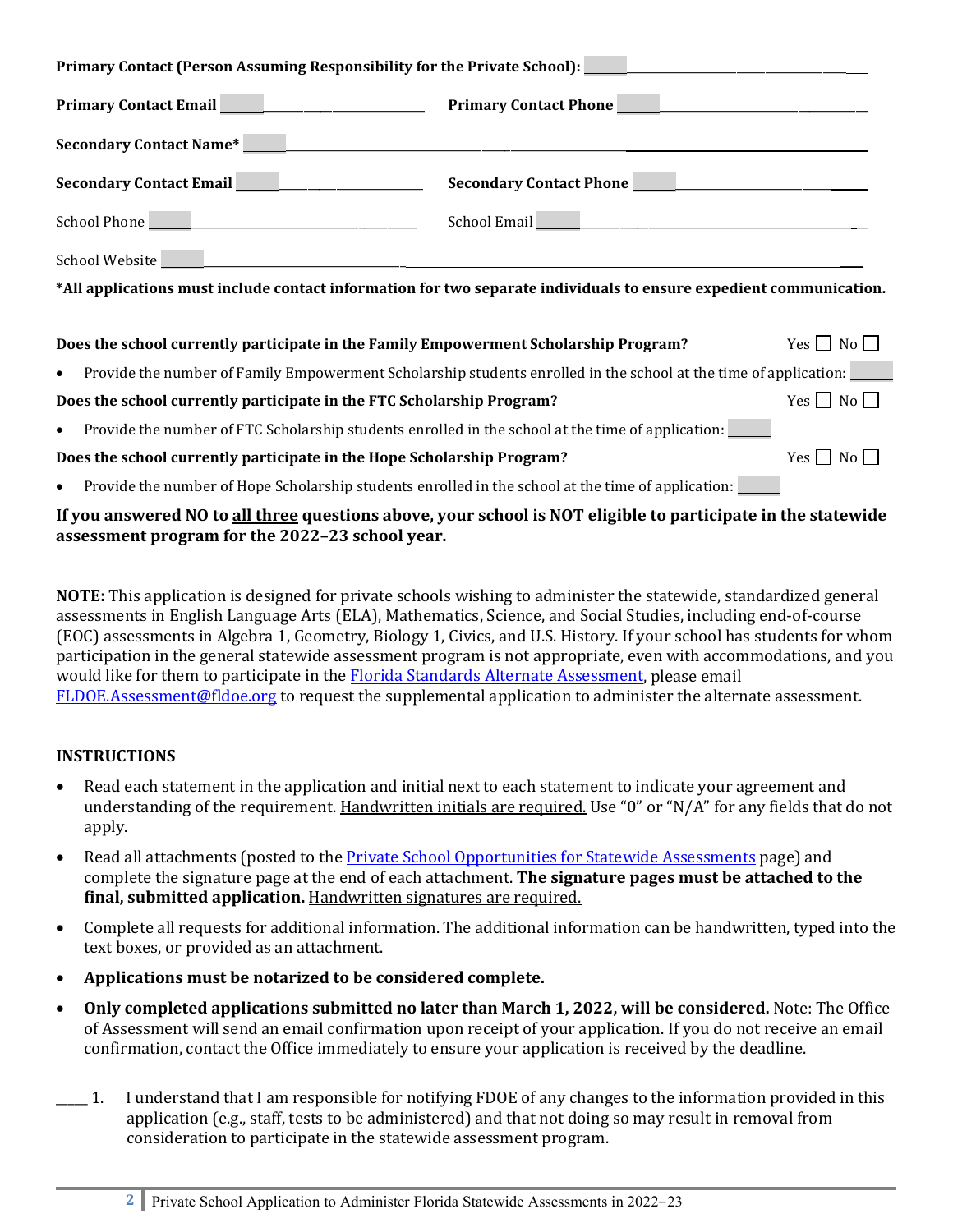- \_\_\_\_\_ 2. I have read and understand sections 1002.394, 1002.395, and 1002.40, F.S. (**Attachment A**), which outline the requirements for participation. I have also included the Attachment A signature page in this application.
- \_\_\_\_\_ 3. I have read, understand, and agree to the Test Security Policies and Procedures (**Attachment B**), the Florida Test Security Statutes, and State Board of Education Test Security Rule (**Attachment C**). I have also included the Attachment B and C signature pages in this application.
- \_\_\_\_\_ 4. I have communicated our intent to apply to participate in Florida's statewide assessments in 2022–23 to the staff at my school.

(4a) Describe how you have communicated this information to staff at your school. FDOE reserves the right to contact school staff to confirm this has been communicated. Description of Communication:

\_\_\_\_\_ 5. I have communicated our intent to apply to participate in Florida's statewide assessments in 2022–23 to the parents/guardians at my school.

(5a) Describe how you have communicated this information to parents/guardians at your school. Description of Communication:

\_\_\_\_\_ 6. I anticipate having at least one Family Empowerment Scholarship student, FTC Scholarship student, or Hope Scholarship student who will be enrolled in my school in 2022–23.

(6a) Provide the number of Family Empowerment Scholarship students who may be enrolled in your school in 2022–23 (adjusted for graduation/promotion):

(6b) Provide the number of FTC Scholarship students who may be enrolled in your school in 2022–23 (adjusted for graduation/promotion):

(6c) Provide the number of Hope Scholarship students who may be enrolled in your school in 2022–23 (adjusted for graduation/promotion):

- \_\_\_\_\_ 7. I agree that my school will comply with FDOE's testing schedule and with the specific testing windows established by the public school district in which my private school resides, as applicable. Private schools must adhere to the district's testing deadlines. (See **Attachment D** for the current 2022–23 statewide testing schedule.) I have also included the Attachment D signature page in this application.
- \_\_\_\_\_ 8. I confirm that my school has an adequate number of rooms that are suitable for testing (e.g., comfortable seating, good lighting, sufficient workspace, adequate ventilation, free of distractions, an appropriate temperature). For paper-based administrations, there must be adequate space between students, and students cannot be in seating that allows them to easily view other students' answers (e.g., stadium, staggered). I will follow the directions provided in the appropriate test administration manual regarding test room preparation.
- \_\_\_\_\_ 9. I have reviewed the sample test administration manual (**Attachment E**) and understand the expectations, policies, and procedures for testing. I have also included the Attachment E signature page in this application.
- \_\_\_\_\_ 10. For all administrations at my school, my testing staff and I will read the appropriate manual(s) and any additional instructions from FDOE and the school district. We agree to follow all instructions.
- \_\_\_\_\_ 11. If approved to participate, I confirm that the school will uphold and make students and parents/guardians aware of the following testing policies in addition to any others that may be specified in the test administration manuals: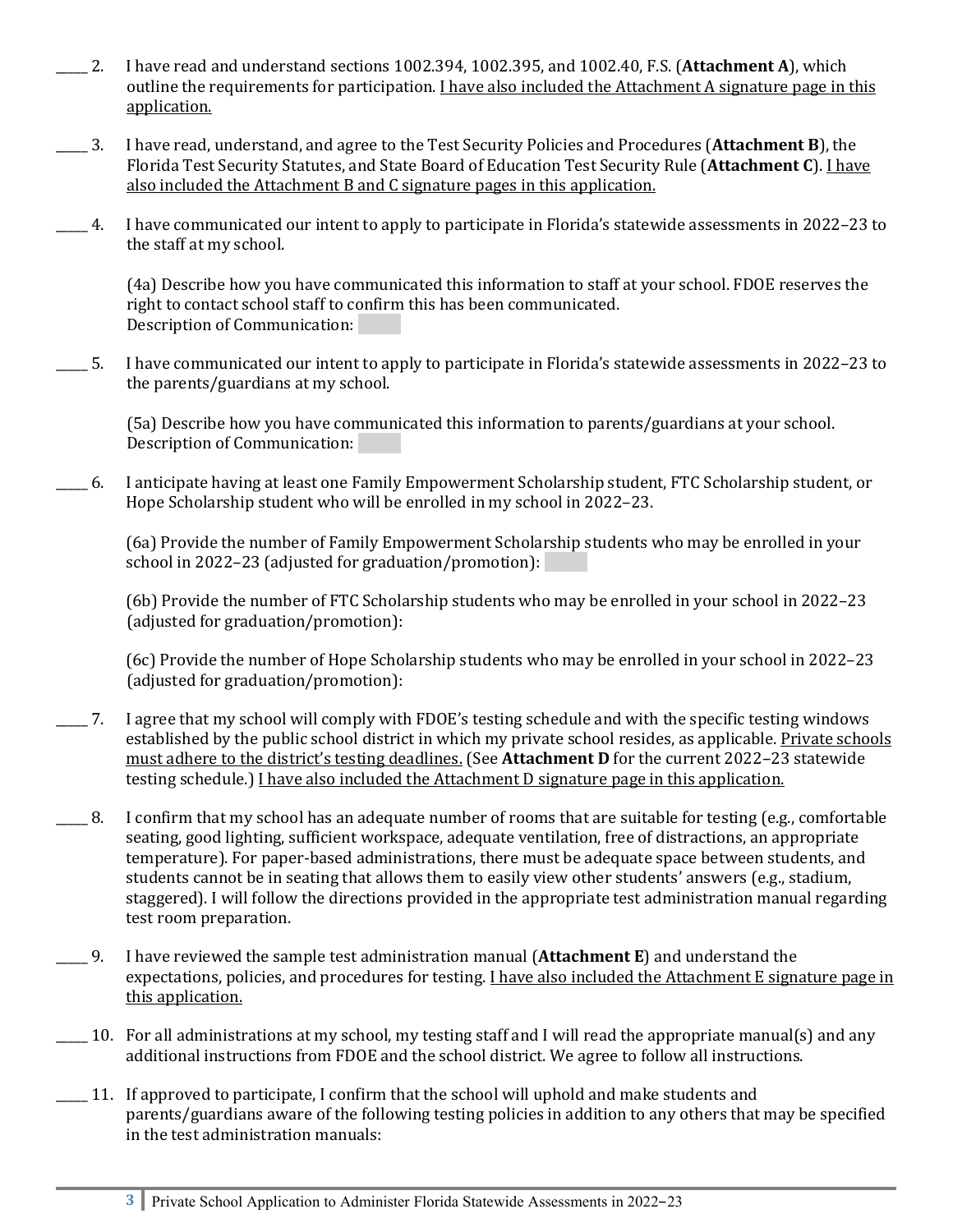\_\_\_\_ (11a) **ELECTRONIC DEVICES POLICY:** If students are found with **any** electronic devices including, but not limited to, cell phones, smartphones, tablets, smartwatches, cameras, and Bluetooth/wireless headphones/earbuds, even if they are turned off or students do not use them, during testing or during a break within a test session, their tests will be invalidated.

\_\_\_\_ (11b) **LEAVING CAMPUS:** If students leave campus before completing a test session (e.g., for lunch, an appointment), they **will not** be allowed to return to that test session. If a student does not feel well on the day of testing, it may be best for the student to wait and be tested on a make-up day.

\_\_\_\_ (11c) **TESTING RULES ACKNOWLEDGMENT:** To help ensure test security and remind students of actions that may result in test invalidation, the test administrator reads the testing rules in the administration script at the beginning of a test session, and students affirm a Testing Rules Acknowledgment that reads: "I understand the testing rules that were just read to me. If I do not follow these rules, my test score may be invalidated."

\_\_\_\_ (11d) **WORKING INDEPENDENTLY:** Students are responsible for doing their own work during the test and for protecting their answers from being seen by others. If students are caught cheating during testing, their tests will be invalidated. In addition, FDOE employs Caveon Test Security to analyze student test results to detect unusually similar answer patterns. Student tests within a school that are found to have extremely similar answer patterns will be invalidated.

\_\_\_\_ (11e) **DISCUSSING TEST CONTENT AFTER TESTING:** The last portion of the testing rules read to students before they affirm the Testing Rules Acknowledgment states that because the content of all statewide assessments is secure, students may not discuss or reveal details about the test content (including test items, responses, passages, and prompts) after the test. This includes any type of electronic communication, such as texting, emailing, or posting to social media sites.

**While students may not share information about secure test content after testing, this policy is not intended to prevent students from discussing their testing experiences with their parents/families.** 

\_\_\_\_\_ 12. I agree that my school has a secure location to store test materials before, during, and after testing. This secure location must remain locked, and no more than three people may have access to the location.

(12a) Describe your school's locked storage (e.g., a locked file cabinet in the principal's office) and list the three people who have access to this locked storage.

| <b>Description of Locked Storage</b> | Names of Up to Three People Who Have Access |  |  |
|--------------------------------------|---------------------------------------------|--|--|
|                                      |                                             |  |  |
|                                      |                                             |  |  |
|                                      |                                             |  |  |

\_\_\_\_\_ 13. I understand and, if approved to participate, will ensure that all school personnel, regardless of whether they directly assist in the test administration, understand that the activities listed below are prohibited. **Please remember that inappropriate actions by school personnel can result in student or classroom invalidations, loss of Florida teaching certification (if applicable), and/or involvement of law enforcement.** 

Examples of prohibited activities include, but are not limited to, the list below (initial by each):

- \_\_\_\_ (13a) reading or viewing the passages or test items before, during, or after testing
- $\lfloor$  (13b) revealing the passages or test items
- \_\_\_\_ (13c) copying the passages or test items
- \_\_\_\_ (13d) explaining or reading the passages or test items for students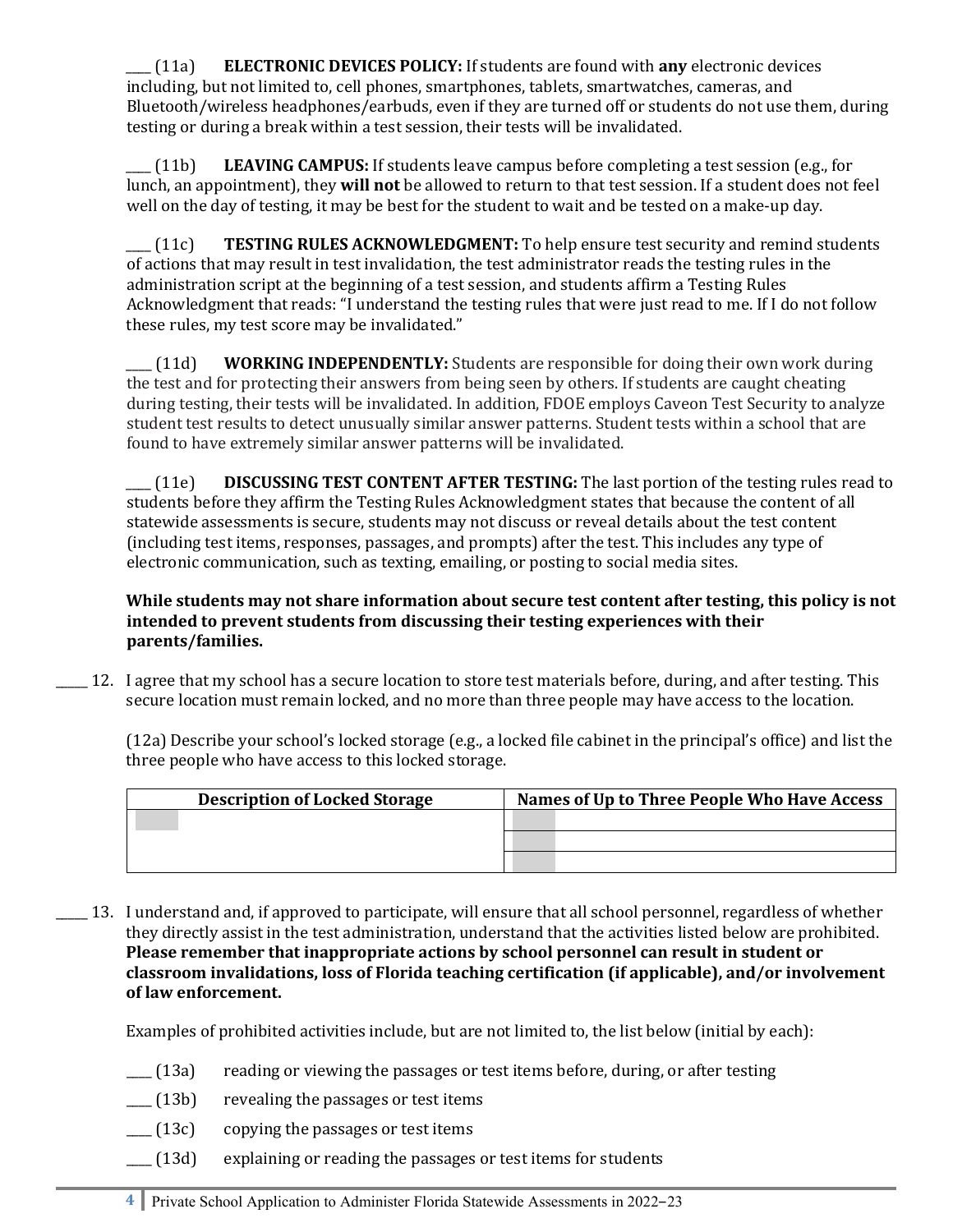- $\Gamma$  (13e) changing or otherwise interfering with student responses to test items
- \_\_\_\_ (13f) copying or reading student responses
- \_\_\_\_ (13g) causing achievement of schools to be inaccurately measured or reported

NOTE: If students with current Individual Education Plans (IEPs), Section 504 plans, or English Language Learner (ELL) plans have allowable accommodations documented, test administrators may provide accommodations as described in Appendix A of each test administration manual.

- \_\_\_\_\_ 14. I will notify the district assessment office and/or FDOE, as appropriate, of any testing irregularity, security breach, or suspected misconduct related to testing.
- $\Box$  15. In the event of a security breach or suspected misconduct related to testing, I will comply with the school district, FDOE, and law enforcement in any investigations. An investigation may include, but is not limited to, searches and interviews of staff and students at the site and access to files.
- \_\_\_\_\_ 16. I understand that student results are subject to analysis and data forensics to uphold the fairness and validity of the assessment. (The assessment contractor analyzes responses for anomalies, such as an improbably high incidence of similarity among responses in a testing group, an unusual number of erasures, and substantial gains or losses between administrations.) If student scores are found to be anomalous, I understand that student scores will be withheld and will not be reported.
- \_\_\_\_\_ 17. I understand that only students who regularly use certain accommodations in the classroom as part of a documented educational plan may be provided allowable accommodations on statewide assessments. (For a description of allowable accommodations on statewide assessments, refer to **Attachment F**.) I also understand that a limited amount of materials are available for paper-based accommodations and have entered accurate numbers in the testing chart in this application (see item 27 below). *I have also included* the Attachment F signature page in this application.

(17a) Describe the types of accommodations offered to students at your school (e.g., extra time, flexible setting). Also include any accommodated materials, such as large print or braille documents or screen readers, that are used by students at your school who would participate in the statewide assessments.

Description of Accommodations:

- \_\_\_\_\_ 18. I agree that my school will assign a staff member to serve as the school assessment coordinator. This person will be responsible for all of the following (initial by each):
	- \_\_\_\_ (18a) attending the district training
	- \_\_\_\_ (18b) complying with all district instructions
	- \_\_\_\_ (18c) following all state and district testing policies and procedures
	- \_\_\_\_ (18d) communicating policies and procedures to private school staff
	- \_\_\_\_ (18e) ensuring that students and parents/guardians are aware that the school will participate in Florida's statewide assessments
	- \_\_\_\_ (18f) training educators as test administrators for each testing room
	- $\lfloor$  (18g) training and assigning proctors for each testing room
	- \_\_\_\_ (18h) retrieving test materials from the district
	- \_\_\_\_ (18i) storing test materials in a secure location
	- $\frac{1}{18}$  returning test materials, packaged as shown in the test administration manual, to the district per the schedule provided by the district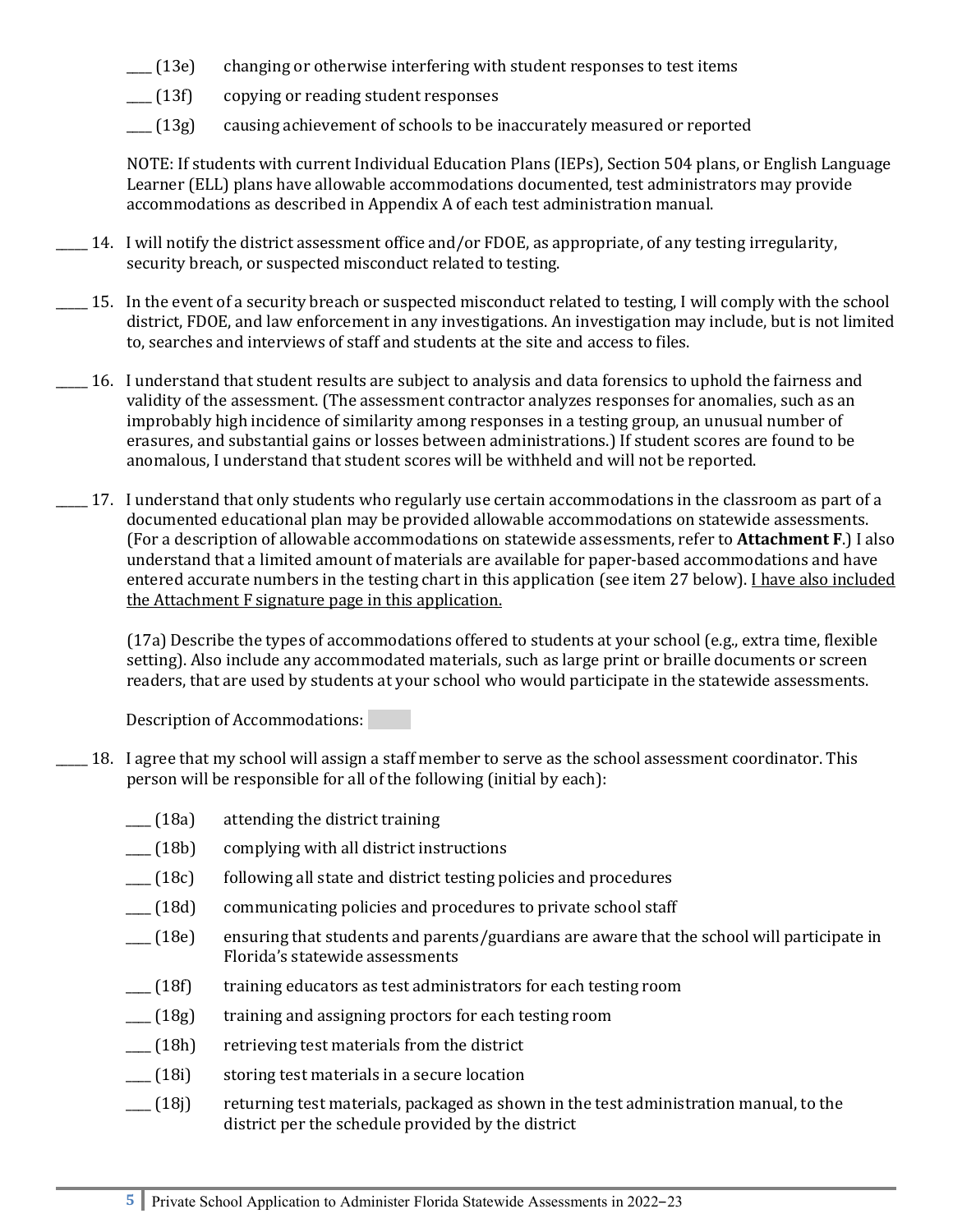- \_\_\_\_ (18k) following all instructions outlined in the test administration manual, provided by the district, and provided by FDOE
- \_\_\_\_\_ 19. Identify the person currently proposed to serve as the school assessment coordinator in 2022–23. FDOE reserves the right to contact this person to confirm that this person is willing to serve in this capacity. The school assessment coordinator will be the primary point of contact for communicating with FDOE, will be the person expected to attend the required district training, and will be the person given access to secure sites used for test administration and the transference of secure documents.

Name and Email Address:

\_\_\_\_\_ 20. I understand that the school assessment coordinator for my school will be required to attend the district training and is, in turn, responsible for training all school personnel who will be involved in test administration. Only employees who have received the appropriate training may handle test materials and serve as test administrators. Training requirements are specified in the *School Assessment Coordinator Responsibilities Before Testing* section of the school assessment coordinator test administration manual. User guides and resources are available on the Florida Statewide Assessments Portal (<https://fsassessments.org/fsa.html>).

(20a) Provide the names and certification numbers (if applicable) of all educators who will be employed at your school in 2022–23 who may serve as test administrators.

| <b>Name</b> | <b>Certification Number (if applicable)</b> |  |  |
|-------------|---------------------------------------------|--|--|
|             |                                             |  |  |
|             |                                             |  |  |
|             |                                             |  |  |
|             |                                             |  |  |
|             |                                             |  |  |
|             |                                             |  |  |
|             |                                             |  |  |
|             |                                             |  |  |
|             |                                             |  |  |
|             |                                             |  |  |

## **Names and Certification Numbers of Educators:**

**Check this box if additional educators/certification numbers are included in a separate attachment to the application.**

\_\_\_\_\_ 21. I agree that the required number of proctors will be assigned to the testing rooms according to the guidelines below. I understand that proctors must not handle secure test materials.

| <b>Number of Students</b>                                               | <b>Proctors Required</b>          |  |
|-------------------------------------------------------------------------|-----------------------------------|--|
| 1-25 Students                                                           | Test Administrator*               |  |
| 26-50 Students                                                          | Test Administrator and 1 Proctor  |  |
| 51-75 Students                                                          | Test Administrator and 2 Proctors |  |
| *FDOE strongly recommends that proctors be assigned to rooms with 25 or |                                   |  |
| fewer students whenever possible.                                       |                                   |  |
|                                                                         |                                   |  |

\_\_\_\_\_ 22. I agree that my school is aware of and will sign all of the necessary security agreements provided in the test administration manuals (examples of which are included as part of **Attachment G**) and will comply with the security measures defined therein. I have also included the Attachment G signature page in this application.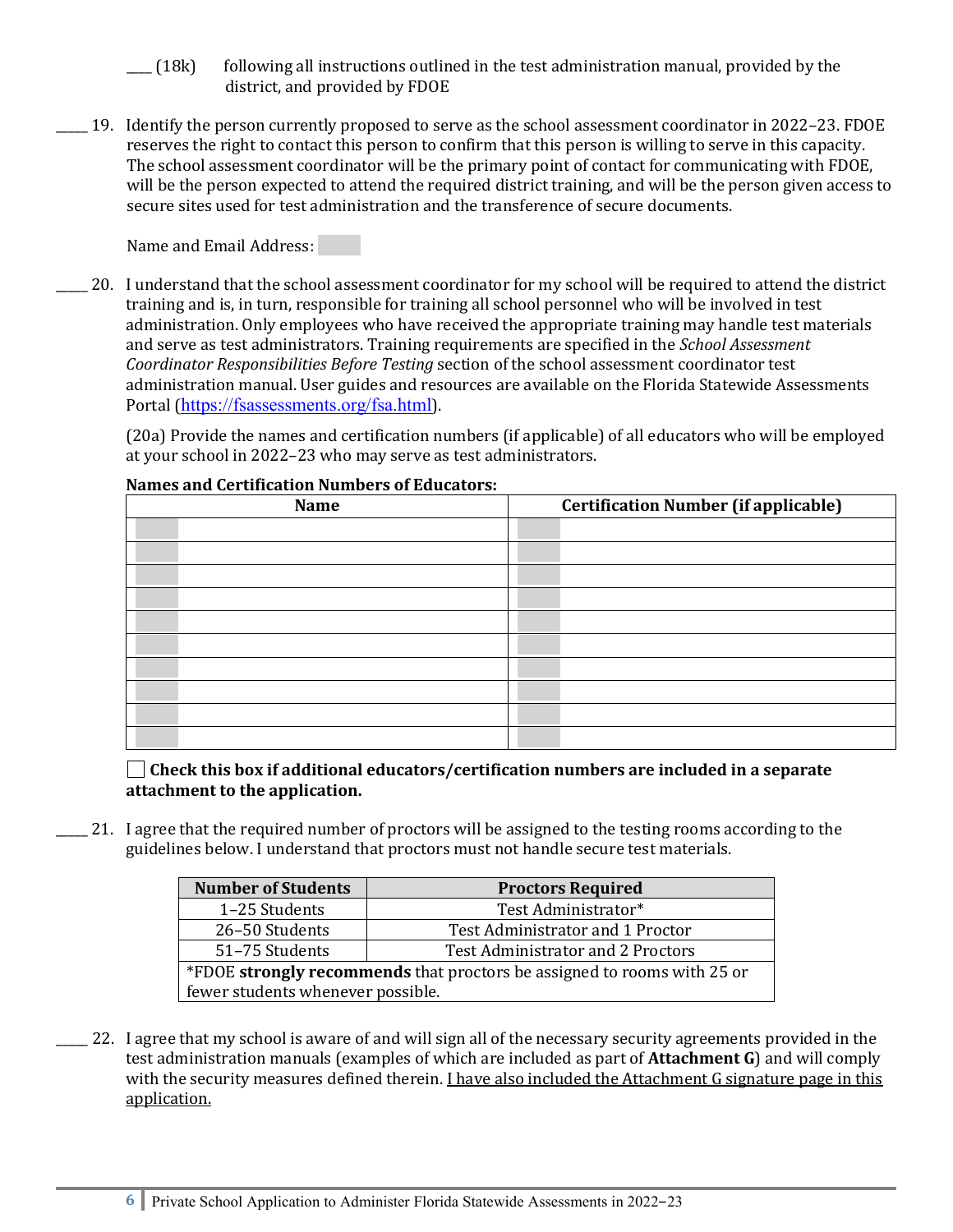# **Computer-Based Assessments**

The following assessments must be administered as computer-based assessments during the 2022–23 school year: grades 7–10 ELA; grades 7 and 8 Mathematics; and Algebra 1, Geometry, Civics, Biology 1, and U.S. History EOC assessments. (Note: Students who have an applicable, documented need indicated on an IEP or Section 504 Plan may be tested using a paper-based accommodation.)

## My school is applying to administer computer-based assessments in 2022-23. Yes  $\Box$  No  $\Box$

## **If your school is applying to administer paper-based assessments only (grades 3–6 ELA and Mathematics; grades 5 and 8 Science), skip to item 26.**

- \_\_\_\_\_ 23. I confirm that my school has an adequate number of rooms that are suitable for testing (e.g., comfortable seating, good lighting, sufficient workspace, adequately ventilated, free of distractions, an appropriate temperature). For computer-based test administrations, sufficient workspace should be provided for students to use planning sheets, worksheets, and work folders (provided blank pages to plan writing responses, take notes, and/or work mathematics problems). Students must not be able to easily view other students' computer or device screens or materials. If necessary, you may use visual blocks (e.g., file folders taped to the sides of computer screens).
- \_\_\_\_\_ 24. I agree that my school will assign a technology coordinator. Instructions will be provided for most of the tasks, but a basic knowledge of the school's network and technology are essential. This person will be responsible for all of the following (initial by each):
	- \_\_\_\_ (24a) attending the district training
	- \_\_\_\_ (24b) complying with all district instructions
	- $\Box$  (24c) following all state and district testing policies and procedures
	- \_\_\_\_ (24d) communicating policies and procedures to private school staff
	- \_\_\_\_ (24e) analyzing the school's infrastructure to ensure it can handle computer-based testing
	- \_\_\_\_ (24f) ensuring that all computers meet the system specifications for computer-based testing
	- $\Box$  (24g) installing the secure browser on each computer or on the network
	- \_\_\_\_ (24h) conducting an infrastructure trial
	- \_\_\_\_ (24i) resolving any issues that arise during testing
	- $\Box$  (24j) following all instructions outlined in the test administration manual and technology coordinator resources provided by the district and by FDOE
- \_\_\_\_\_ 25. I agree that my school has a sufficient number of computers that meet the current system specifications to test all students within the testing window identified by FDOE and by my district. In statement 27, please note the mode for the assessment(s) you select and confirm your computers/devices against the applicable requirements. I have also included the Attachment H signature page in this application.

(25a) Describe the ability of your school to participate in computer-based testing by providing the number of computers/devices that meet the Supported Systems & Requirements specifications indicated in **Attachment H**.

Number of Computers/Devices That Meet the Supported Systems & Requirements Specifications:

(25b) Describe the computers/devices that your school will use in order to participate in computerbased testing (e.g., type of device, operating system).

Description of Computers/Devices: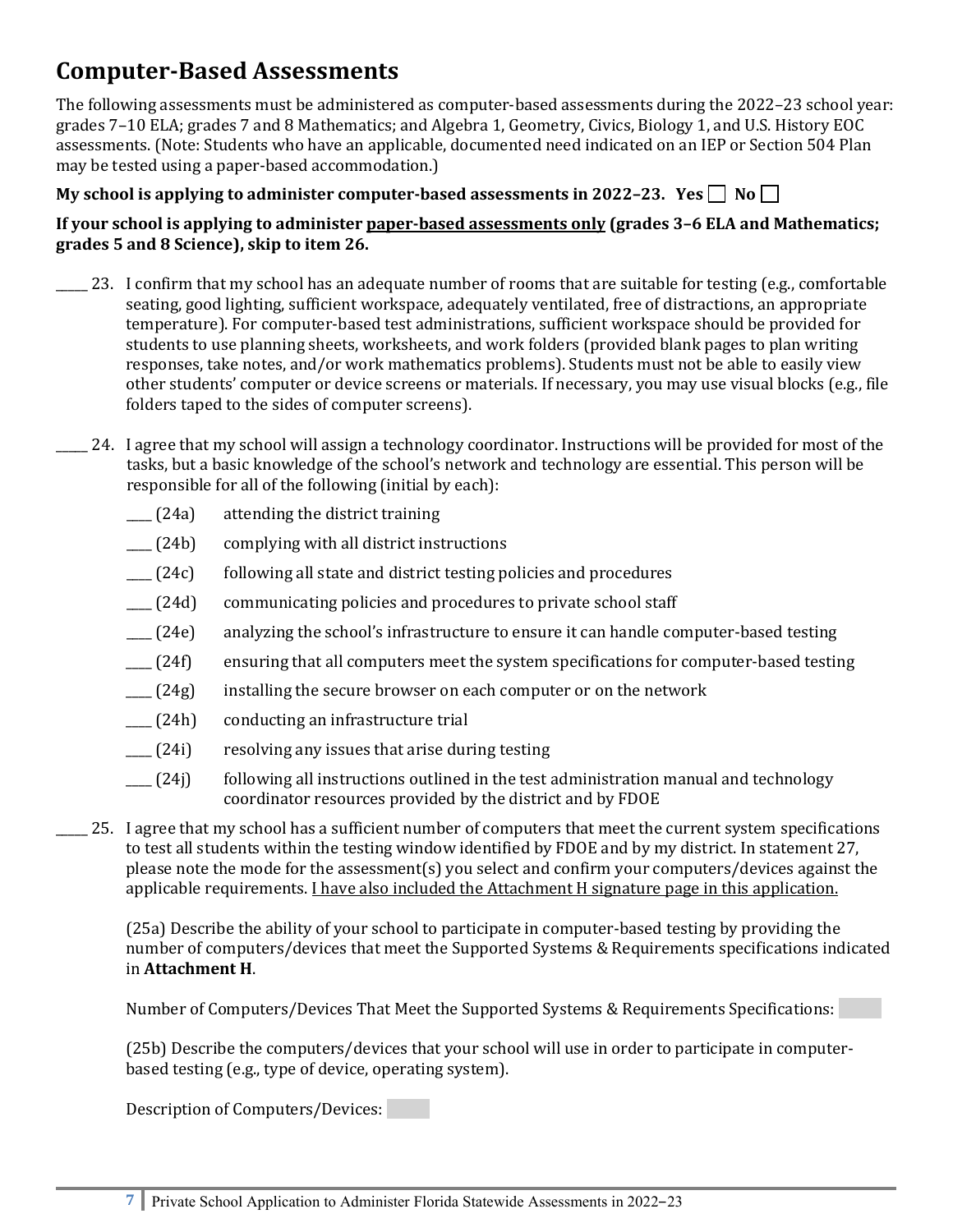The Department offers an infrastructure trial test to ensure the school's infrastructure can run and support the testing platform and to confirm that each device is configured properly for testing. You are **required** to conduct an infrastructure trial test prior to testing (if accepted to the program) to verify that your network can successfully administer the computer-based test(s) specified and to ensure each device is properly configured.

## **School districts are not responsible for providing technical support to private schools. Private schools are responsible for verifying that they meet technical specifications and can support the testing platform(s).**

Refer to the infrastructure trial guide at [https://fsassessments.org/resources/manuals-,-a-,-user](https://fsassessments.org/resources/manuals-,-a-,-user-guides/technology-guides)[guides/technology-guides](https://fsassessments.org/resources/manuals-,-a-,-user-guides/technology-guides) and current technical requirements at [https://fsassessments.org/supported](https://fsassessments.org/supported-systems-requirements.html)[systems-requirements.html.](https://fsassessments.org/supported-systems-requirements.html) The infrastructure trial test also requires the installation of a secure browser, which may be downloaded at [https://fsassessments.org/secure-browsers.html.](https://fsassessments.org/secure-browsers.html)

#### **\_\_\_\_\_\_\_\_\_\_\_\_\_\_\_\_\_\_\_\_\_\_\_\_End of Computer-Based Assessments Section\_\_\_\_\_\_\_\_\_\_\_\_\_\_\_\_\_\_\_\_\_\_\_\_**

- \_\_\_\_\_ 26. If approved to participate, I understand that I must work with the school district to receive my school's secure test materials before testing and to return them after testing, and that this may involve retrieving materials from and returning them to a location specified by the district. Materials must be retrieved from and returned to the district in a timely manner.
- \_\_\_\_\_ 27. I have identified the assessment(s) that we would like to administer at our school in 2022–23 and the projected number of participating students in column 27a in the table on the following page. **I understand that testing slots are limited, and while there may be small fluctuations between these projected numbers and the actual numbers at the time of testing, any fluctuation beyond a few students in each subject must be approved by FDOE.**

For each test the school plans to administer, provide the number of students who will participate in each administration in the table on the following page. Students may only participate in grade-appropriate subject tests. (For example, use this year's grade 4 class to estimate the number of grade 5 students.) **Enter "0" if your school will not offer the grade/subject assessment.** Please be aware that FDOE will compare these numbers to the annual private school survey for accuracy. **In addition, all schools must provide details about any paper-based accommodations required for students. If approved to participate, you will be required to provide supporting documentation demonstrating the need for the paper accommodations.**

Please note that the ELA Writing Assessment is one component of the ELA Assessment. A school administering the ELA Assessment in grades 4–10 (grade 3 does not have a Writing component) will automatically be enrolled in both the Writing and Reading components of the ELA Assessment. Students MUST participate in both components to receive an ELA score.

Apply to administer only those assessments that are appropriate for student populations at your school (e.g., lower grades schools should not apply to administer EOC assessments if not appropriate). **If approved to participate, those assessments MUST be administered to all students in that grade level/subject at your school (e.g., if approved to administer the Grade 7 ELA Assessment, ALL grade 7 students must participate in both components of the Grade 7 ELA Assessment).**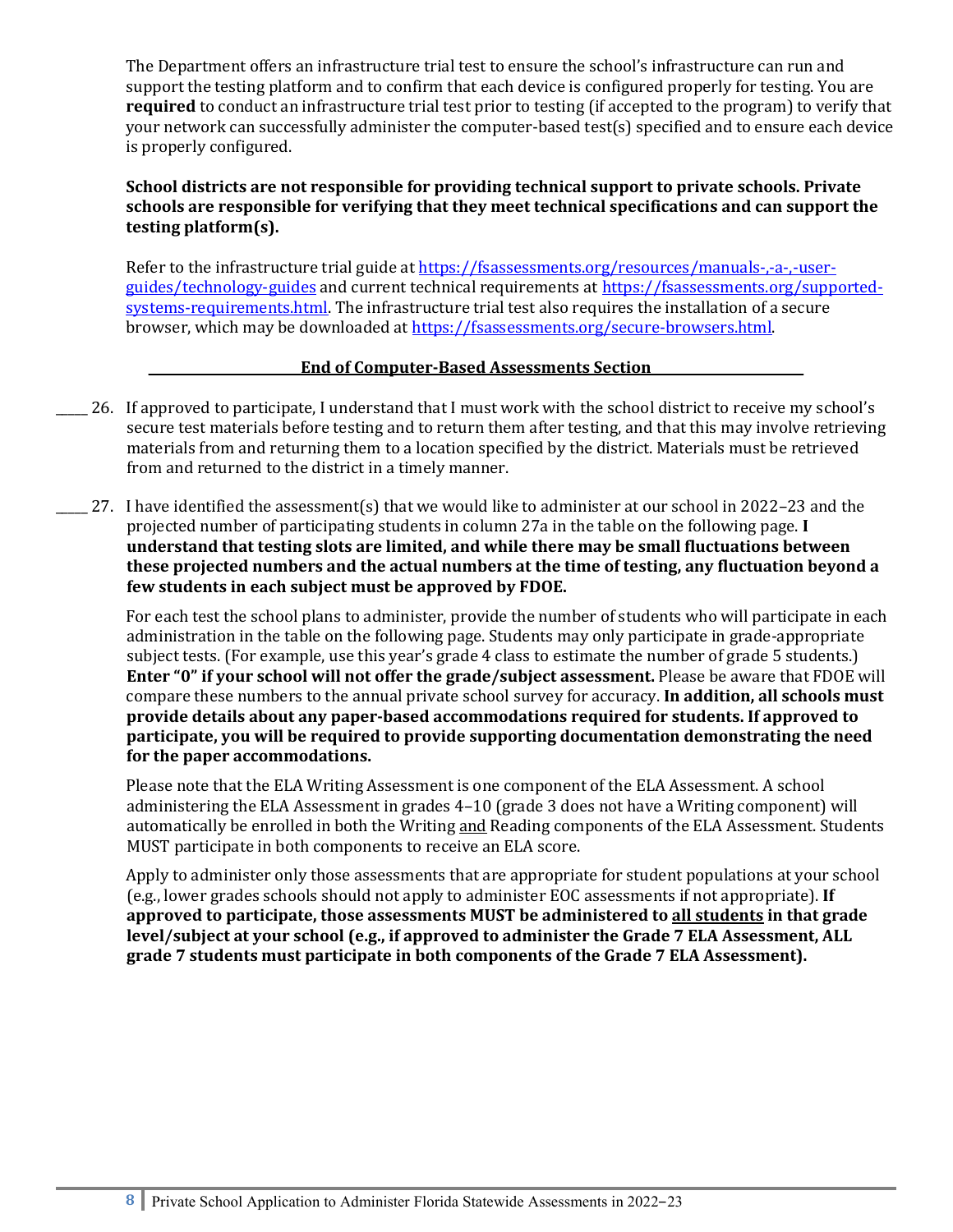| <b>Administration Window*</b>                      | Mode**   | Grade/Subject       | (27a) Projected Number of<br><b>Students to Participate</b> | (27b) Projected Number of Students<br><b>Requiring Accommodations (regular</b><br>print for CBT, large print, braille, one-<br>item-per-page) |
|----------------------------------------------------|----------|---------------------|-------------------------------------------------------------|-----------------------------------------------------------------------------------------------------------------------------------------------|
|                                                    |          |                     | <b>Fall 2022</b>                                            |                                                                                                                                               |
|                                                    | Computer | Algebra 1 EOC       |                                                             |                                                                                                                                               |
|                                                    | Computer | Geometry EOC        |                                                             |                                                                                                                                               |
| September 2022                                     | Computer | U.S. History EOC    |                                                             |                                                                                                                                               |
|                                                    | Computer | Biology 1 EOC       |                                                             |                                                                                                                                               |
|                                                    | Computer | Civics EOC          |                                                             |                                                                                                                                               |
|                                                    |          |                     | Winter 2022                                                 |                                                                                                                                               |
|                                                    | Computer | Algebra 1 EOC       |                                                             |                                                                                                                                               |
|                                                    | Computer | Geometry EOC        |                                                             |                                                                                                                                               |
| December 2022                                      | Computer | U.S. History EOC    |                                                             |                                                                                                                                               |
|                                                    | Computer | Biology 1 EOC       |                                                             |                                                                                                                                               |
|                                                    | Computer | Civics EOC          |                                                             |                                                                                                                                               |
|                                                    |          |                     | Spring 2023                                                 |                                                                                                                                               |
| April 2023 - ELA Reading                           | Paper    | Grade 3 ELA         |                                                             |                                                                                                                                               |
| May 2023                                           | Paper    | Grade 3 Mathematics |                                                             |                                                                                                                                               |
| April 2023 - ELA Writing<br>May 2023 - ELA Reading | Paper    | Grade 4 ELA         |                                                             |                                                                                                                                               |
| May 2023                                           | Paper    | Grade 4 Mathematics |                                                             |                                                                                                                                               |
| April 2023 - ELA Writing<br>May 2023 - ELA Reading | Paper    | Grade 5 ELA         |                                                             |                                                                                                                                               |
| May 2023                                           | Paper    | Grade 5 Mathematics |                                                             |                                                                                                                                               |
| May 2023                                           | Paper    | Grade 5 Science     |                                                             |                                                                                                                                               |
| April 2023 - ELA Writing<br>May 2023 - ELA Reading | Paper    | Grade 6 ELA         |                                                             |                                                                                                                                               |
| May 2023                                           | Paper    | Grade 6 Mathematics |                                                             |                                                                                                                                               |
| April 2023 - ELA Writing<br>May 2023 - ELA Reading | Computer | Grade 7 ELA         |                                                             |                                                                                                                                               |
| May 2023                                           | Computer | Grade 7 Mathematics |                                                             |                                                                                                                                               |
| April 2023 - ELA Writing<br>May 2023 - ELA Reading | Computer | Grade 8 ELA         |                                                             |                                                                                                                                               |
| May 2023                                           | Computer | Grade 8 Mathematics |                                                             |                                                                                                                                               |
| May 2023                                           | Paper    | Grade 8 Science     |                                                             |                                                                                                                                               |
| April 2023 - ELA Writing<br>May 2023 - ELA Reading | Computer | Grade 9 ELA         |                                                             |                                                                                                                                               |
| April 2023 - ELA Writing<br>May 2023 - ELA Reading | Computer | Grade 10 ELA        |                                                             |                                                                                                                                               |
| May 2023                                           | Computer | Algebra 1 EOC       |                                                             |                                                                                                                                               |
| May 2023                                           | Computer | Geometry EOC        |                                                             |                                                                                                                                               |
| May 2023                                           | Computer | U.S. History EOC    |                                                             |                                                                                                                                               |
| May 2023                                           | Computer | Biology 1 EOC       |                                                             |                                                                                                                                               |
| May 2023                                           | Computer | Civics EOC          |                                                             |                                                                                                                                               |
|                                                    |          |                     | Summer 2023                                                 |                                                                                                                                               |
|                                                    | Computer | Algebra 1 EOC       |                                                             |                                                                                                                                               |
|                                                    | Computer | Geometry EOC        |                                                             |                                                                                                                                               |
| <b>July 2023</b>                                   | Computer | U.S. History EOC    |                                                             |                                                                                                                                               |
|                                                    | Computer | Biology 1 EOC       |                                                             |                                                                                                                                               |
|                                                    | Computer | Civics EOC          |                                                             |                                                                                                                                               |

\* Administration windows are approximate and are subject to change. The district will provide the actual administration windows for each assessment. To reduce the risk of item exposure, all schools within a district, including private schools, must administer tests according to the same schedule.

\*\* In order to participate in a computer-based administration, the school must have a sufficient number of computers to test all students within the testing window. Refer to the computer-based testing specifications (Attachment H). A limited quantity of paper materials is available for eligible students who require paper-based accommodations. Schools will be required to provide supporting documentation for paper-based accommodations. **An insufficient number of computers does not qualify a school to order paperbased materials.**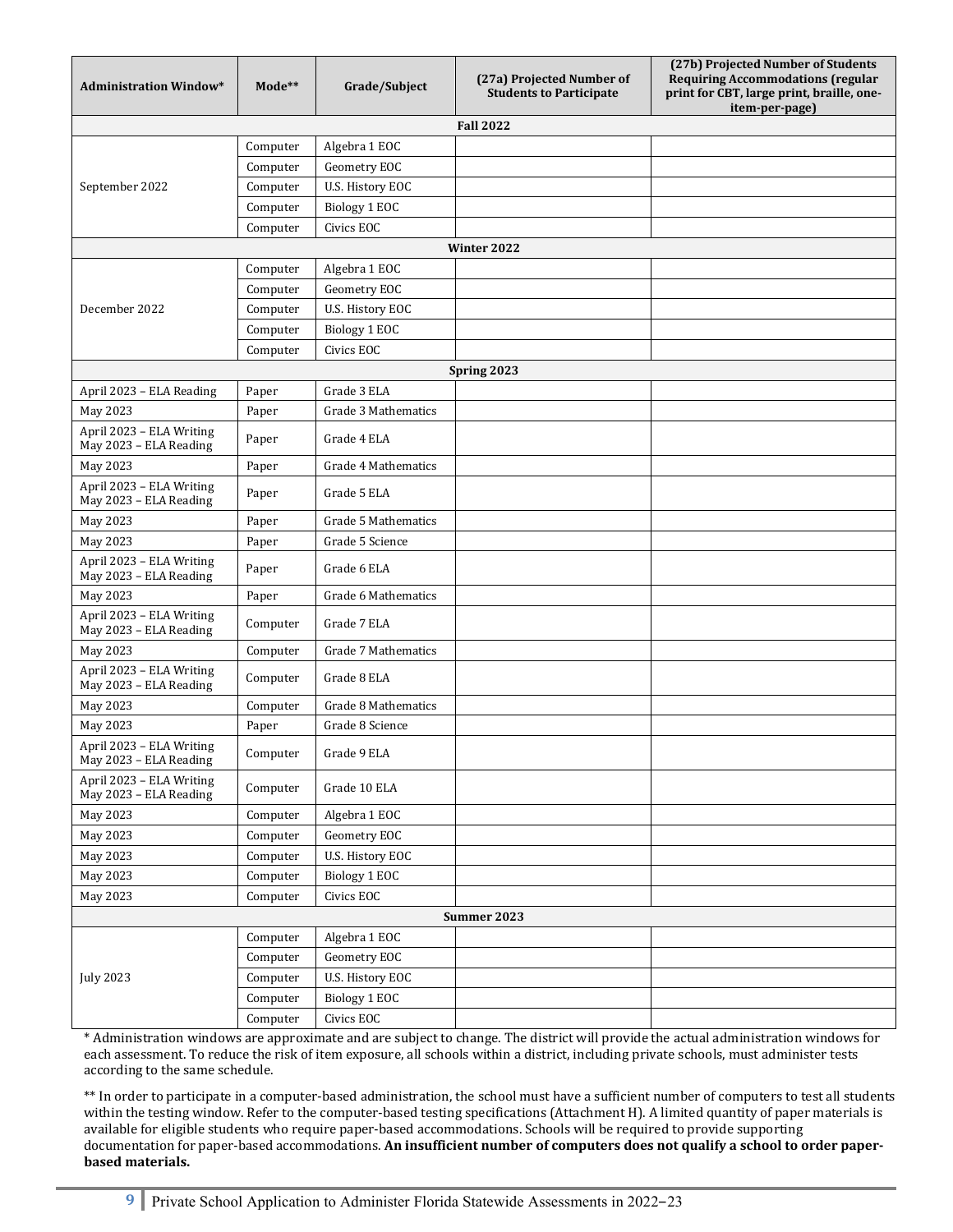I hereby confirm that the information provided in this application is accurate. I understand that any falsification of information, non-compliance with the Family Empowerment Scholarship Program, FTC Scholarship Program, or the Hope Scholarship Program or failure to meet the established deadlines will result in removal from consideration for approval to participate in the statewide assessment program.

| (Signature)                                                                                                                                | (Name - Please Print)        |                                                      |
|--------------------------------------------------------------------------------------------------------------------------------------------|------------------------------|------------------------------------------------------|
| (Position)                                                                                                                                 |                              |                                                      |
|                                                                                                                                            | <b>NOTARY PUBLIC SECTION</b> |                                                      |
|                                                                                                                                            |                              |                                                      |
| Sworn to or affirmed and subscribed before me this ______ day of _____, 20_, by ____________________<br>(name of person making statement). |                              |                                                      |
|                                                                                                                                            |                              | (Signature of Notary Public)                         |
|                                                                                                                                            |                              | <b>Mame of Notary Public</b> (Name of Notary Public) |
| (NOTARY SEAL)                                                                                                                              |                              |                                                      |
| Personally Known____ OR Produced Identification____                                                                                        |                              |                                                      |
|                                                                                                                                            |                              |                                                      |
| Remember to attach the following signature pages:<br>Attachment A: Sections 1002.394, 1002.395 and 1002.40, Florida Statutes<br>$\bullet$  |                              |                                                      |
| <b>Attachment B: Test Security Policies and Procedures</b>                                                                                 |                              |                                                      |
| Attachment C: Florida Test Security Statutes and State Board of Education Test Security Rule<br>٠                                          |                              |                                                      |
| <b>Attachment D:</b> 2022–23 Test Administration Schedule                                                                                  |                              |                                                      |
| <b>Attachment E: Sample Test Administration Manual</b><br>$\bullet$                                                                        |                              |                                                      |
| Attachment F: Appendix A of District Assessment Coordinator Manual (Information Regarding                                                  |                              |                                                      |

- Allowable Accommodations on Statewide Assessments)
- **Attachment G:** Required Security Agreements
- **Attachment H:** Supported Systems & Requirements for Computer-Based Testing

**Before submitting your application, please ensure you have responded to each statement completely by referring to the checklist on the following page. Incomplete applications or applications submitted after March 1, 2022, will not be considered. Remember that you must print and sign the signature page of each attachment and include the signed pages with your application. Documents with digital signatures will not be accepted.**